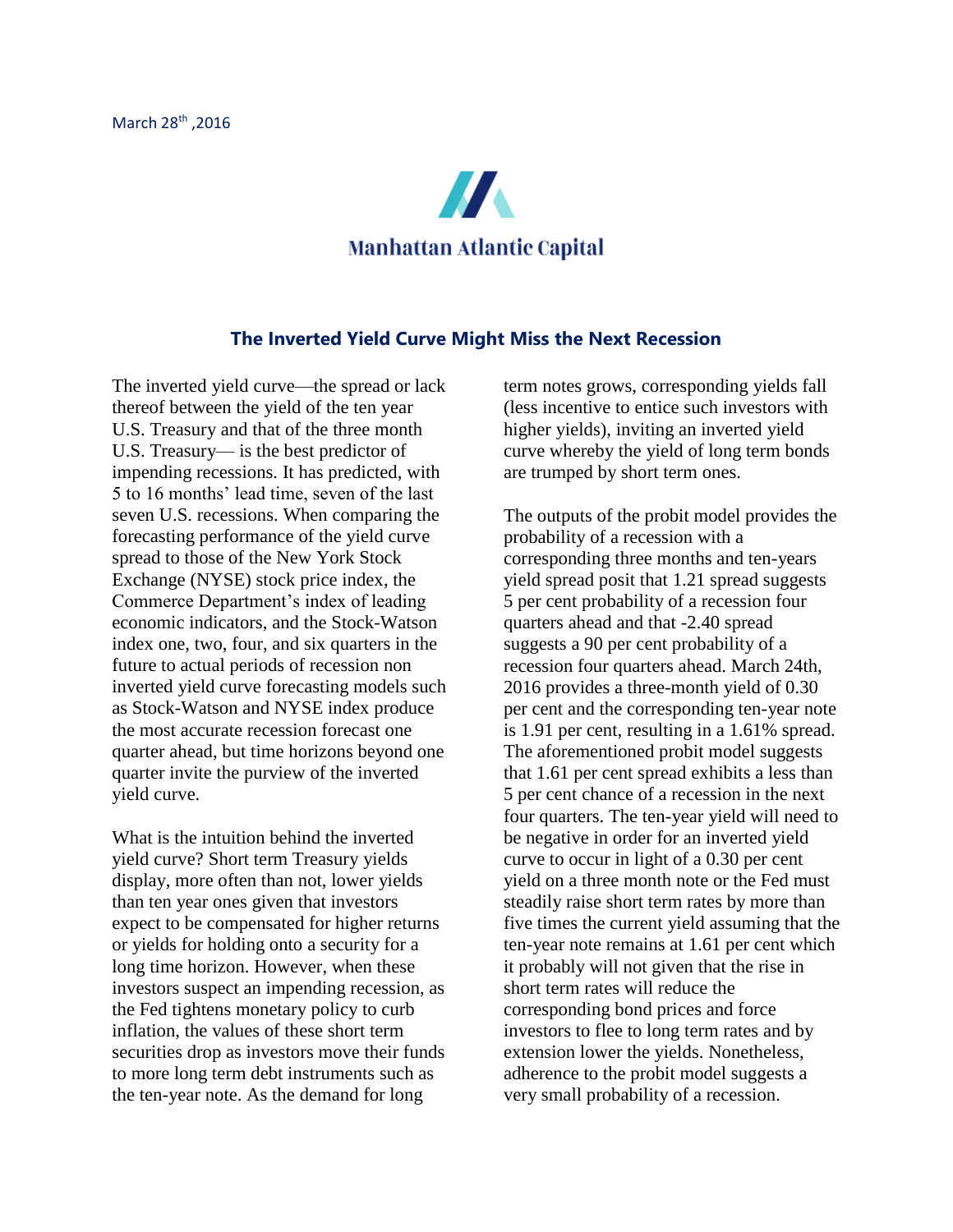However, the historical data inputs into the probit model do not contain large scale Federal Reserve's quantitative bond buying programs, adding, in the last case, more than \$3.5 trillion to its balance sheet. Such actions might steepen or flatten treasury yield curves. Though it is worth noting that correlation does not mean causation as other variables need to be controlled.

Quantitative Easing(QE) 1 began on November 25th, 2008 and ended on March 31st, 2010. Following QE1, ten year yields trended upward(2.1 per cent at the beginning of QE1) ,contrary to market orthodoxy, leaving yields at 4 per cent at the end of QE1 before trending downward from 4 per cent to 2.5 per cent in the intervening eight months at the end of QE1 and the beginning of QE2. A similar pattern follows for QE2 and QE3. This might be due to investors flocking away from ten year notes, expecting downward pressure on yields to place upward pressure on equity returns or that yields might have been even higher than they were without such intervention.

In light of the Fed's intervention one should ask: Are both the three month and the tenyear note reflecting their correct yields? I am not sure that they are given the massive government intervention. In order to gain a viable number for the aforementioned yields, it is important to gauge what these numbers will be without or with little Fed intervention.

To evaluate the impact of unconventional monetary policy on both ten-year and threemonth bond yields, the following regression model could be deployed.(Note that the equations' coefficients will be determined after the regression is carried out)

y,t=  $\alpha + \beta$  treas10yt + β treas3mont + β inflat + β GDPt +  $\varepsilon$ ,t (1),

where y,t, the dependent variable, represents purchases of US Treasury bonds by the Fed in month t, as a percent of the total stock of US government debt. This variable captures the Fed's purchase size relative to the stock of US government debt and highlights how a change in three month, ten year treasury yields and other independent variables track the Fed's treasury purchases. α represents the intercept,  $β$  treas10yt represents the ten year treasury yield on day t; β treas3mont represents the three month treasury yield on day t;  $β$  inflat represents inflation on day t;  $β$ GDPt represents the percentage change in GDP from one quarter to the next and ε,t represents the error size of the model.

Since the Fed's QE programs involve the purchase of both treasuries and MBS/GSE debt, it is important to gauge each instrument's separate influence on yields as opposed to conflating them into one dependent variable. Hence, equation 2.

yMBS/GSE,t=  $\beta$  treas10yt +  $\beta$  treas3mont + β inflat + β GDPt + ε,t (2),

where yMBS/GSE, t, the dependent variable, represents purchases of MBS/GSE debt by the Fed in month t, as a percent of the total stock of MBS/GSE government debt. This variable captures the Fed's purchase size relative to the stock of MBS/GSE debt and highlights how a change in three month, ten year treasury yields and other independent variables track the Fed's purchase of MBS/GSE.

Stress testing both equations 1 and 2 provides various outputs for ten and threemonth treasury yields. It is important to plug viable (little Fed intervention) three and ten yield out puts from equations 1 and 2 into the probit model to gauge the probability of a recession. I presume that it is more than